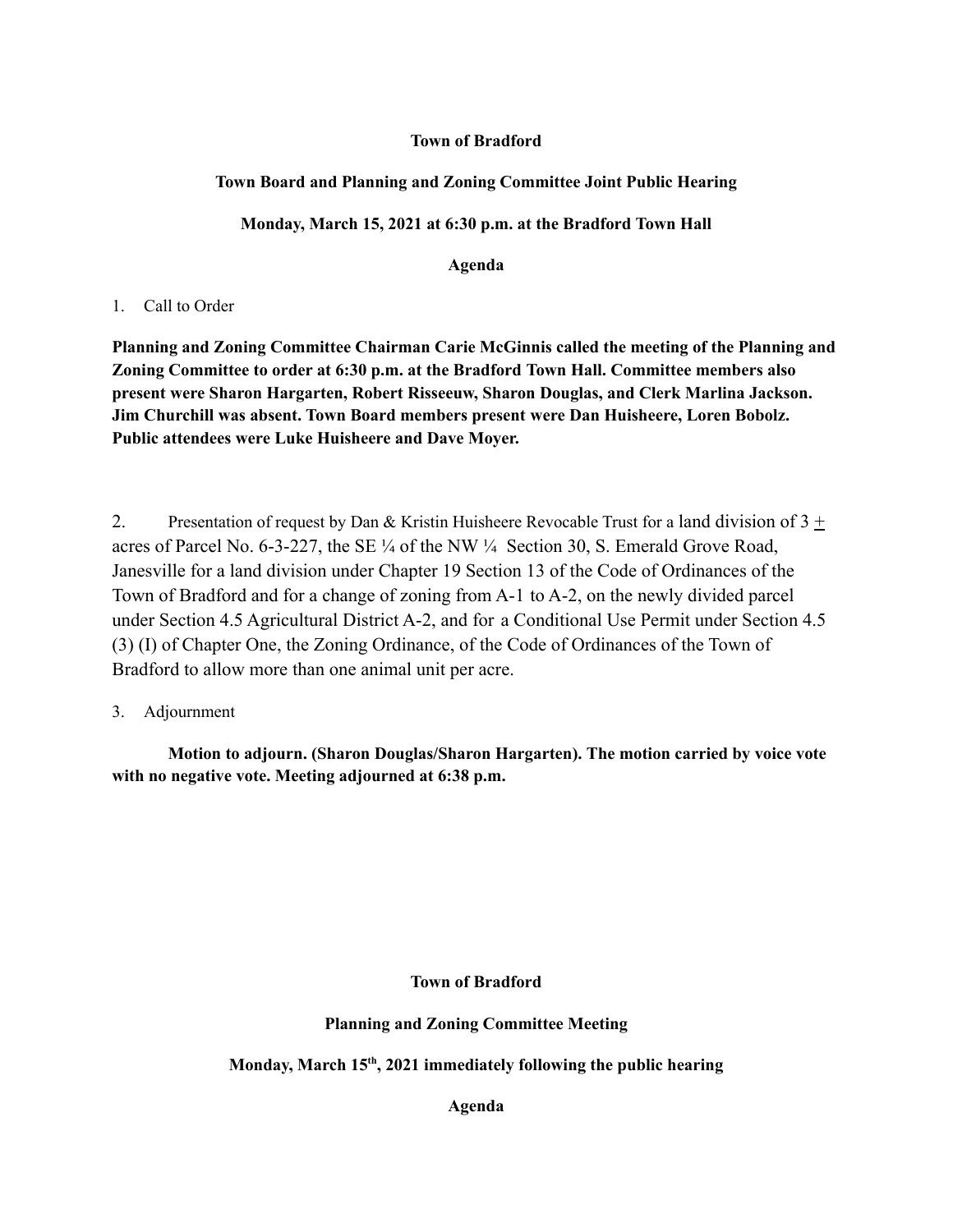1. Call to Order and Roll Call

**Planning and Zoning Committee Chairman Carie McGinnis called the meeting of the Planning and Zoning Committee to order at 6:38 p.m. at the Bradford Town Hall. Committee members also present were Sharon Hargarten, Robert Risseeuw, Sharon Douglas, and Clerk Marlina Jackson. Jim Churchill was absent. Town Board members present were Dan Huisheere, Loren Bobolz. Public attendees were Luke Huisheere and Dave Moyer.**

- 2. Pledge of Allegiance
- 3. Adoption of Agenda

**Motion to adopt the agenda. (Sharon Hargarten/Sharon Douglas) The motion carried by a voice vote with no negative vote.**

4. Approval of the minutes to the last meeting

#### **Motion to approve the minutes of the March 15 th , 2021 meeting. (Sharon Douglas/Sharon Hargarten). The motion carried by voice vote with no negative vote.**

5. Discussion and action on a recommendation for the Town Board on the request by Dan and Kristin Huisheere Revocable Trust for a land division land division of  $3 +$  acres of Parcel No. 6-3-227, the SE ¼ of the NW ¼ Section 30, S. Emerald Grove Road, Janesville for a land division under Chapter 19 Section 13 of the Code of Ordinances of the Town of Bradford and for a change of zoning from A-1 to A-2, on the newly divided parcel under Section 4.5 Agricultural District A-2, and for a Conditional Use Permit under Section 4.5 (3) (I) of Chapter One, the Zoning Ordinance, of the Code of Ordinances of the Town of

Bradford to allow more than one animal unit per acre.

**Dan Huisheere and Luke Huisheere were present and shared details of the land division and future plans. Motion to recommend the zoning change with the condition of obtaining a conditional use driveway permit. (Sharon Douglas/Sharon Hargarten) Motion carried by a voice vote with no negative vote.**

6. Adjournment

**Motion to adjourn. (Sharon Hargarten/Robert Risseeuw). The motion carried by voice vote with no negative vote. Meeting adjourned at 6:42 p.m.**